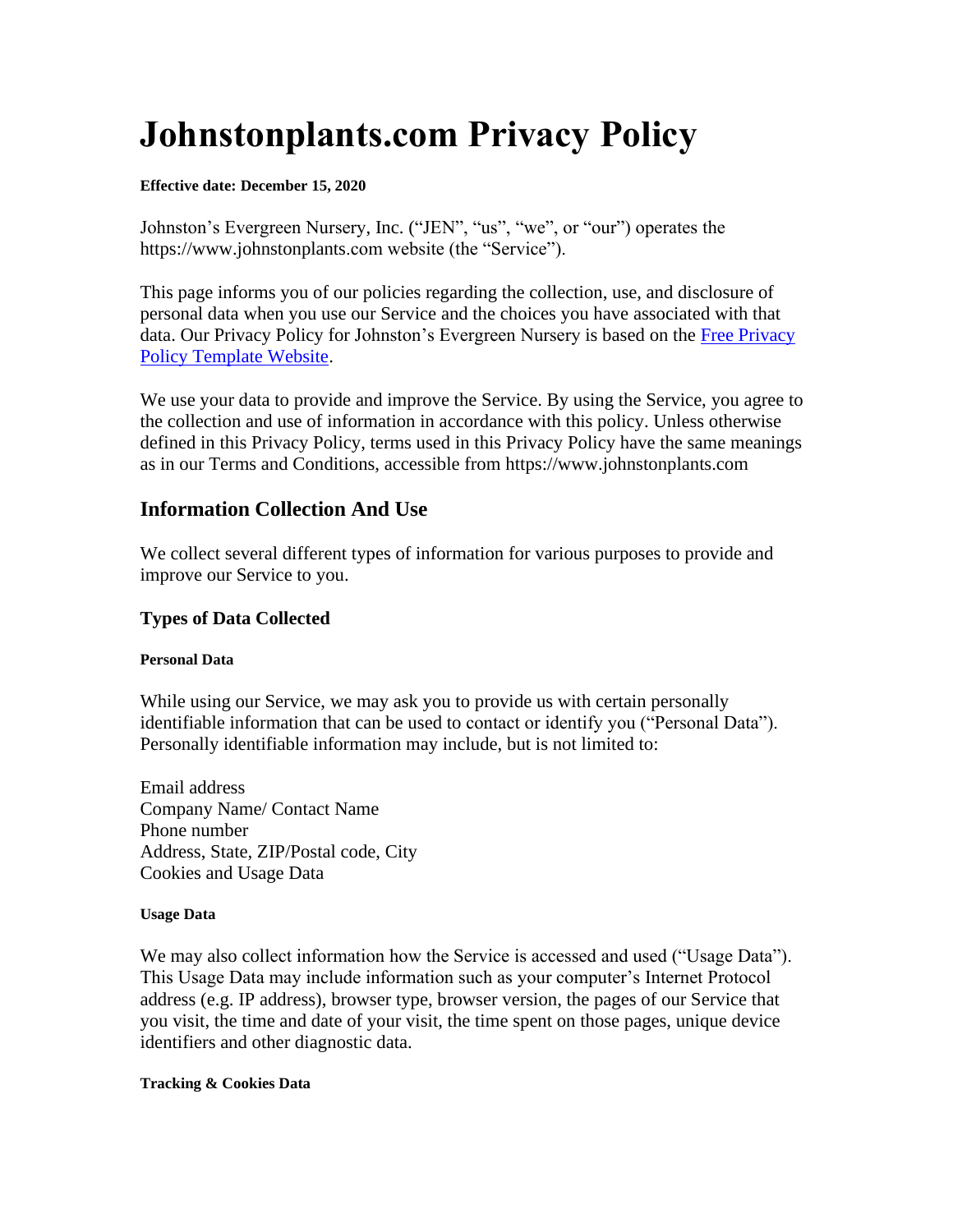We use cookies and similar tracking technologies to track the activity on our Service and hold certain information.

Cookies are files with small amount of data which may include an anonymous unique identifier. Cookies are sent to your browser from a website and stored on your device. Tracking technologies also used are beacons, tags, and scripts to collect and track information and to improve and analyze our Service.

You can instruct your browser to refuse all cookies or to indicate when a cookie is being sent. However, if you do not accept cookies, you may not be able to use some portions of our Service.

Examples of Cookies we use:

**Session Cookies.** We use Session Cookies to operate our Service. **Preference Cookies.** We use Preference Cookies to remember your preferences and various settings. Security Cookies. We use Security Cookies for security purposes.

## **Use of Data**

Johnston's Evergreen Nursery uses the collected data for various purposes:

To provide and maintain the Service To notify you about changes to our Service To allow you to participate in interactive features of our Service when you choose to do so To provide customer care and support To provide analysis or valuable information so that we can improve the Service To monitor the usage of the Service To detect, prevent and address technical issue To make a purchase from Johnston's Evergreen Nursery

# **Transfer Of Data**

Your information, including Personal Data, may be transferred to — and maintained on — computers located outside of your state, province, country or other governmental jurisdiction where the data protection laws may differ than those from your jurisdiction.

If you are located outside United States and choose to provide information to us, please note that we transfer the data, including Personal Data, to United States and process it there.

Your consent to this Privacy Policy followed by your submission of such information represents your agreement to that transfer.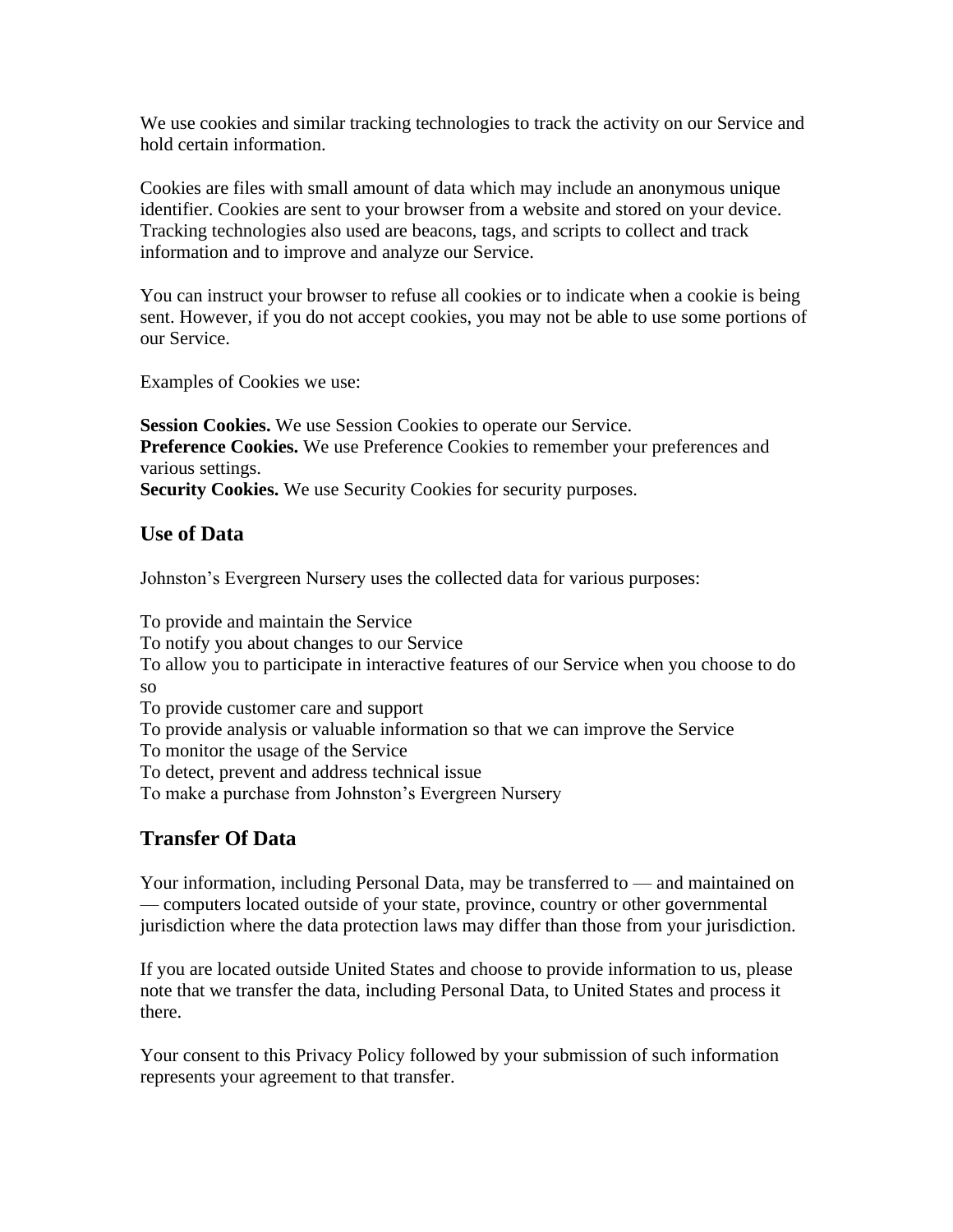Johnston's Evergreen Nursery will take all steps reasonably necessary to ensure that your data is treated securely and in accordance with this Privacy Policy and no transfer of your Personal Data will take place to an organization or a country unless there are adequate controls in place including the security of your data and other personal information.

## **Disclosure Of Data**

## **Legal Requirements**

Johnston's Evergreen Nursery may disclose your Personal Data in the good faith belief that such action is necessary to:

To comply with a legal obligation To protect and defend the rights or property of Johnston's Evergreen Nursery To prevent or investigate possible wrongdoing in connection with the Service To protect the personal safety of users of the Service or the public To protect against legal liability

## **Security Of Data**

The security of your data is important to us, but remember that no method of transmission over the Internet, or method of electronic storage is 100% secure. While we strive to use commercially acceptable means to protect your Personal Data, we cannot guarantee its absolute security.

## **Service Providers**

We may employ third party companies and individuals to facilitate our Service ("Service Providers"), to provide the Service on our behalf, to perform Service-related services or to assist us in analyzing how our Service is used.

These third parties have access to your Personal Data only to perform these tasks on our behalf and are obligated not to disclose or use it for any other purpose.

## **Analytics**

We may use third-party Service Providers to monitor and analyze the use of our Service.

## **Google Analytics**

Google Analytics is a web analytics service offered by Google that tracks and reports website traffic. Google uses the data collected to track and monitor the use of our Service. This data is shared with other Google services. Google may use the collected data to contextualize and personalize the ads of its own advertising network.